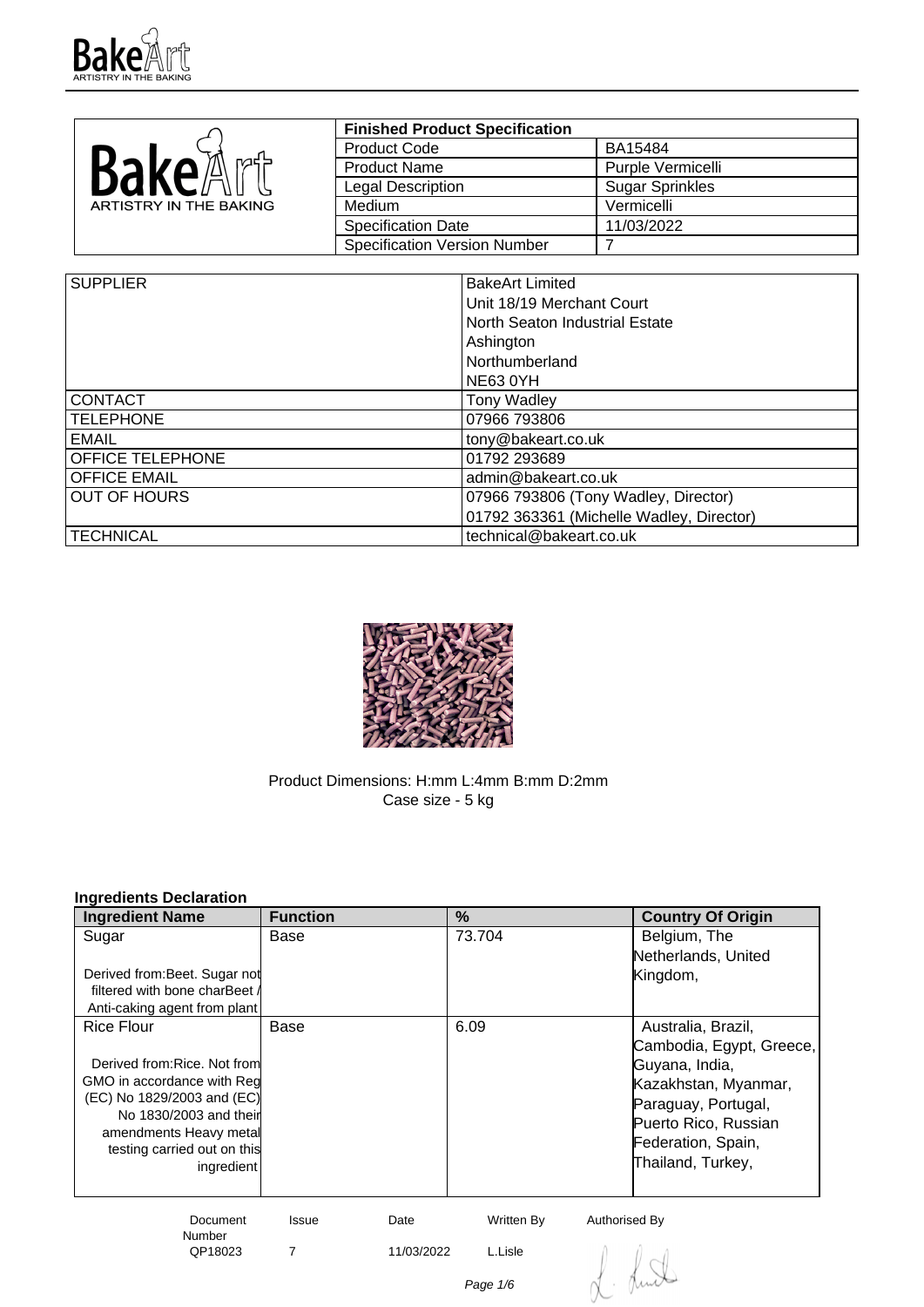

| Glucose Syrup                                         | <b>Base</b>        | 5.2845  | France,              |
|-------------------------------------------------------|--------------------|---------|----------------------|
| Derived from: Wheat (not                              |                    |         |                      |
| declarable)                                           |                    |         |                      |
| Palm Oil                                              | <b>Base</b>        | 5.07    | Indonesia, Malaysia, |
| Derived from:Palm (RSPO                               |                    |         | Papua New Guinea,    |
| SG)                                                   |                    |         | Solomon Islands,     |
| Vegetable Fat (Palm                                   | <b>Base</b>        | 2.0325  | Brazil, Colombia,    |
| Kernel, Palm Oil)                                     |                    |         | Indonesia, Malaysia, |
| Derived from:palm kernel,                             |                    |         | Papua New Guinea,    |
| palm (RSPO-SG)                                        |                    |         |                      |
| Water                                                 | <b>Base</b>        | 2.03    | United Kingdom,      |
|                                                       |                    |         |                      |
| <b>Invert Sugar Syrup</b>                             | Base               | 1.626   | The Netherlands,     |
| Derived from: Beet                                    |                    |         |                      |
| E341 (iii) Tricalcium                                 | Anti-caking agent  | 0.6705  | Germany,             |
| phosphate                                             |                    |         |                      |
|                                                       |                    |         |                      |
| Derived from:Calcium - from<br>plant / Non declarable |                    |         |                      |
| carryover additive.                                   |                    |         |                      |
| E415 Xanthan Gum                                      | Thickeners         | 0.60975 | Austria,             |
| Derived from: Fermentation                            |                    |         |                      |
| with Xanthomonas campestris                           |                    |         |                      |
|                                                       |                    |         |                      |
| E414 Gum Arabic                                       | Thickeners         | 0.60975 | Sudan,               |
| Derived from: Vegetable                               |                    |         |                      |
| Stems of Acacia Senegal                               |                    |         |                      |
| E415 Xanthan Gum                                      | <b>Stabilisers</b> | 0.5     | China,               |
| Derived from: Xanthomonas                             |                    |         |                      |
| Campestris                                            |                    |         |                      |
| E471 Mono - and                                       | Emulsifier         | 0.4065  | Denmark,             |
| Diglycerides of Fatty Acids                           |                    |         |                      |
| Derived from:Palm (RSPO-                              |                    |         |                      |
| SG)                                                   |                    |         |                      |
| E422 Glycerol                                         | Humectant          | 0.4065  | Germany,             |
| Derived from:Rapeseed. In                             |                    |         |                      |
| accordance with Guideline EU                          |                    |         |                      |
| 1829/2003 and EU 1830/2003                            |                    |         |                      |
| this product is free from<br>obligatory declaration   |                    |         |                      |
| E162 Beetroot red                                     | Colours            | 0.3535  | France,              |
|                                                       |                    |         | GermanyPolandUnited  |
| Derived from: Beta vulgaris L.                        |                    |         | Kingdom              |
| E163 Anthocyanins                                     | Colours            | 0.195   | China,               |
|                                                       |                    |         |                      |
| Derived from:Red Cabbage -                            |                    |         |                      |
| <b>Extraction from Aluminium</b><br>Lake              |                    |         |                      |
|                                                       |                    |         |                      |
|                                                       |                    |         |                      |

Number<br>QP18023

7 11/03/2022 L.Lisle

L. Lund

Page 2/6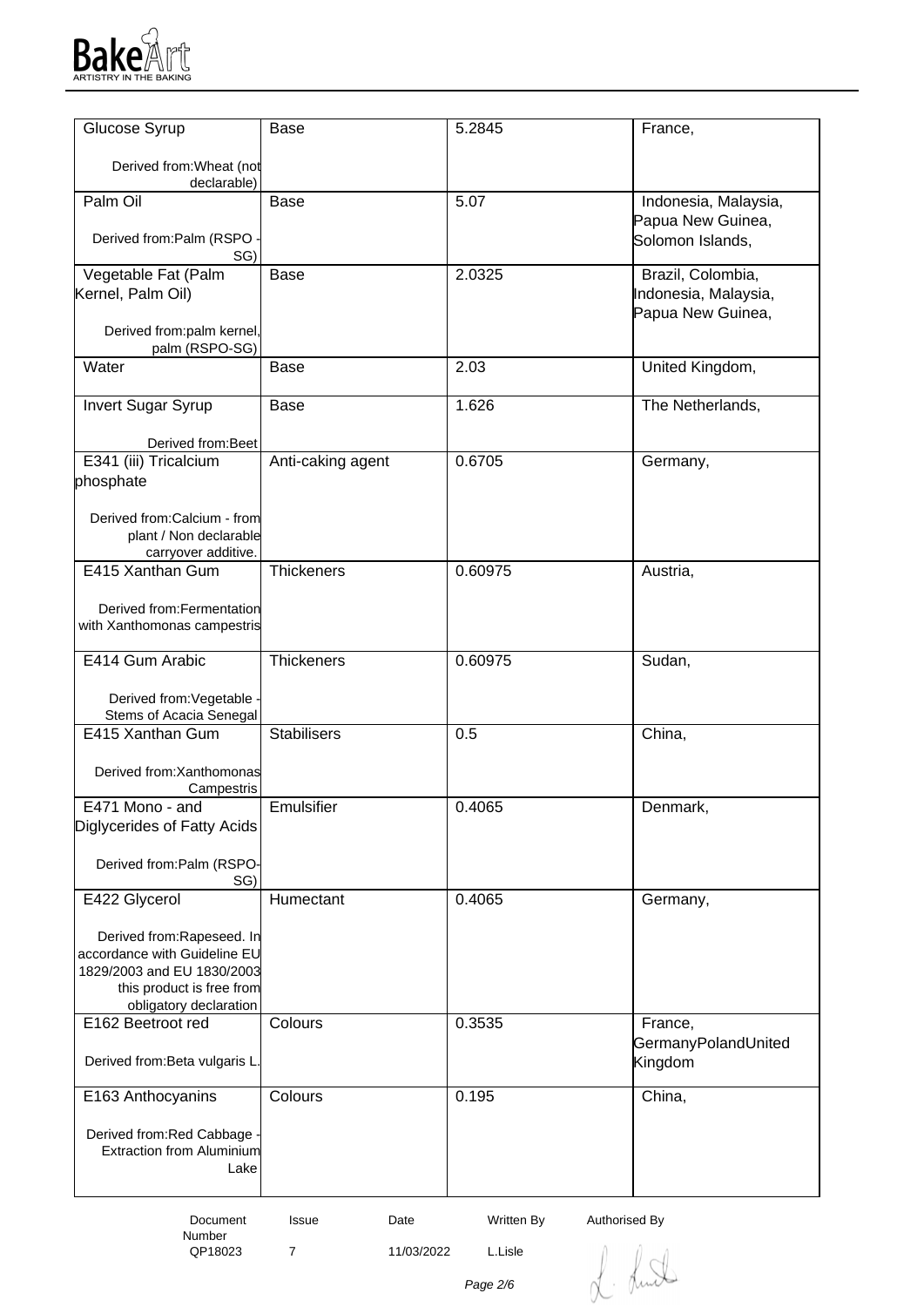

| Maltodextrin                   | Carriers                 | 0.15      | Austria, Czech Republic,   |
|--------------------------------|--------------------------|-----------|----------------------------|
|                                |                          |           | France, Germany,           |
| Derived from: Maize / potato - |                          |           | Hungary, Italy, Poland,    |
| Non declarable Carrier         |                          |           | Slovakia, Spain, The       |
|                                |                          |           | Netherlands, United        |
|                                |                          |           | States,                    |
| Maltodextrin                   | <b>Base</b>              | < 0.1%    | Belgium, The               |
|                                |                          |           | Netherlands,               |
| Derived from:Potato - Non      |                          |           |                            |
| declarable carrier             |                          |           |                            |
| E202 Potassium sorbate         | Preservatives            | $< 0.1\%$ | China,                     |
| Derived from: Sorbic Acid &    |                          |           |                            |
| Potassium Hydroxide. Sulphur   |                          |           |                            |
| dioxide & Sulphites ARE NOT    |                          |           |                            |
| (added) at concentrations of   |                          |           |                            |
| more than 10mg/kg - Non        |                          |           |                            |
| declarable carrier             |                          |           |                            |
| E1520 Propan-1,2-diol;         | Humectant                | $< 0.1\%$ | France, Germany, Spain,    |
| propylene glycol               |                          |           | The Netherlands,           |
| Derived from:Synthetic - Non   |                          |           |                            |
| declarable carrier             |                          |           |                            |
| E300 Ascorbic Acid             | <b>Acidity Regulator</b> | $< 0.1\%$ | China,                     |
|                                |                          |           |                            |
| Derived from:Corn (Maize)      |                          |           |                            |
| NON GMO IP Supply Chain        |                          |           |                            |
| Standard SGS V4.0 / Cert No.   |                          |           |                            |
| CN19/10539. Non declarable     |                          |           |                            |
| carrier                        |                          |           |                            |
| E330 Citric Acid               | <b>Acidity Regulator</b> | $< 0.1\%$ | Austria, Belarus,          |
|                                |                          |           | Belgium, Belize, Czech     |
| Derived from: Maize            |                          |           | Republic, Egypt, El        |
| molasse (beet or cane) - Non   |                          |           | Salvador, Ethiopia,        |
| declarable carryover additive  |                          |           | France, Germany,           |
|                                |                          |           | Hungary, India, Indonesia, |
|                                |                          |           | Mexico, Poland, Romania,   |
|                                |                          |           | Russian Federation,        |
|                                |                          |           | Slovakia, The              |
|                                |                          |           | Netherlands,               |

### **Ingredients Declaration**

 Ingredients: Sugar, Rice Flour, Glucose Syrup, Palm Oil, Vegetable Fat (Palm Kernel, Palm Oil), Invert Sugar Syrup, Thickeners: Xanthan Gum, Gum Arabic; Colours: Beetroot, Anthocyanin; Stabilisers: Xanthan Gum; Emulsifier: Mono - and Diglycerides of Fatty Acids; Humectant: Glycerol.

| <b>Allergy Information</b>                                      |   |                        |  |
|-----------------------------------------------------------------|---|------------------------|--|
| <b>Peanuts</b>                                                  |   | <b>Sesame</b>          |  |
| <b>Fish</b>                                                     |   | <b>Eggs</b>            |  |
| Soya                                                            |   | <b>Milk</b>            |  |
| Lupin                                                           | - | <b>Nuts</b>            |  |
| <b>Celery</b>                                                   |   | <b>Mustard</b>         |  |
| <b>Crustaceans</b>                                              |   | <b>Molluscs</b>        |  |
| <b>Cereals</b>                                                  |   | <b>Sulphur Dioxide</b> |  |
| + Product contains, +/- Product may contain, - Does not contain |   |                        |  |

Issue Date Written By Authorised By

Number<br>QP18023

Document

7 11/03/2022 L.Lisle

Page 3/6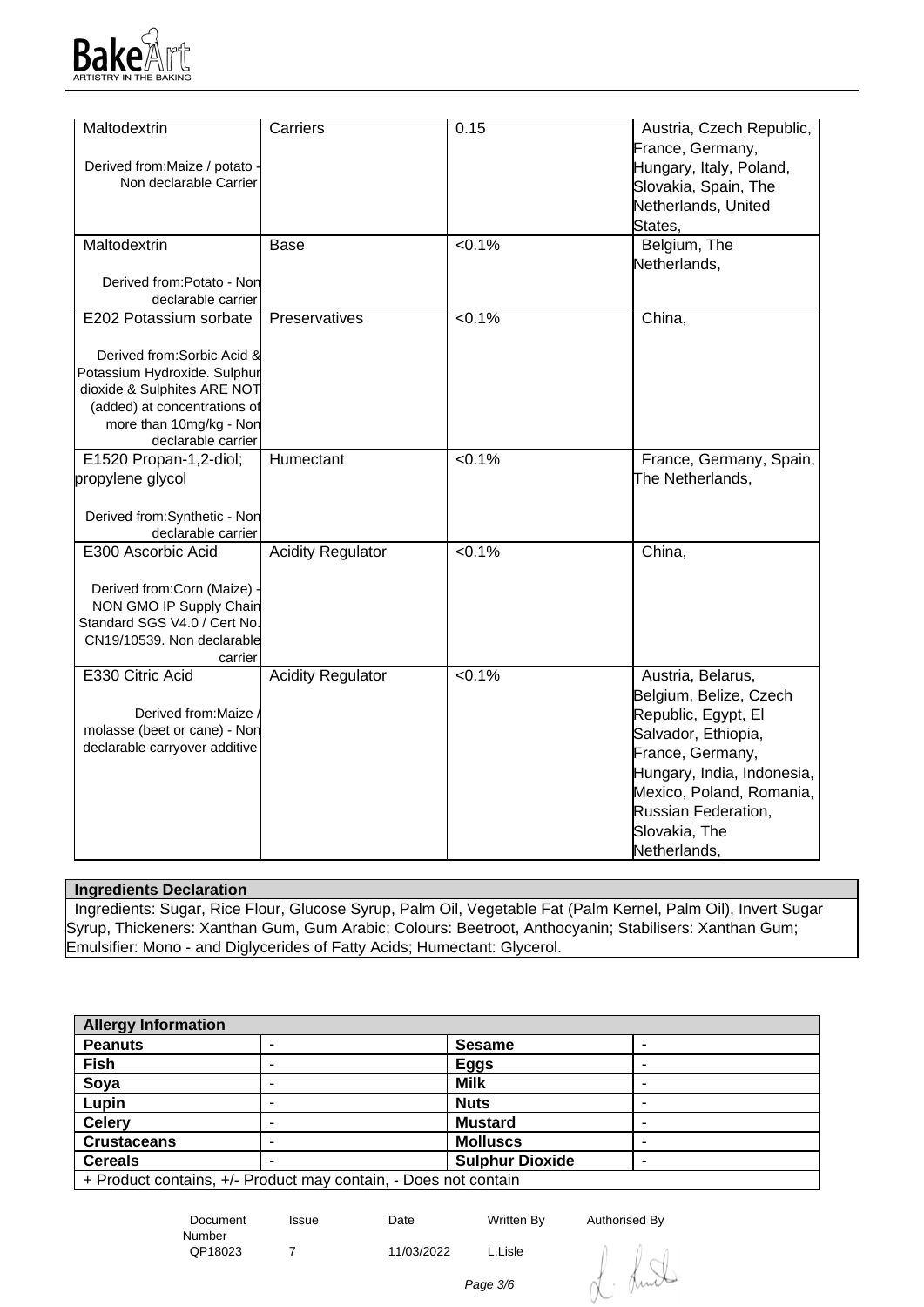

# **Additional Information**

#### **Allergen Statement**

This product is free from allergens

| <b>Product Shelf Life:</b>                       |    |  |
|--------------------------------------------------|----|--|
| Maximum Life from date of manufacture: in months | 12 |  |
| Minimum Shelf Life on Delivery: in months        |    |  |
| Shelf Life Once Opened: in months                | ັ  |  |

| <b>Nutritional Information</b> |           |
|--------------------------------|-----------|
| Energy KJ                      | 1704.0    |
| <b>Energy Kcal</b>             | 402.9     |
| Fat                            | 7.1       |
| Fat (Saturated)                | 1.0       |
| of which mono-unsaturates 0.0  |           |
| of which polysaturates 0.0     |           |
| Carbohydrates                  | 84.2      |
| Sugars                         | 76.3      |
| of which polyols 0.0           |           |
| of which starch 0.0            |           |
| Protein                        | 0.4       |
| Sodium 0.0                     |           |
| Salt                           | 0.0       |
| Fibre 0.0                      |           |
| Moisture 0.0                   |           |
|                                | Ash $0.0$ |

### **Recommended Storage Conditions**

Ambient storage in cool (15 - 20°C) dry conditions, protected from light and strong odours. The natural colours used in this product are highly sensitive to light and temperature; the colour will change where variations to recommended storage conditions occur. The natural colours used in this product are highly sensitive to pH; the colour will change where pH is < 5.5.

> Document Number<br>QP18023

7 11/03/2022 L.Lisle

Issue Date Written By Authorised By

Page 4/6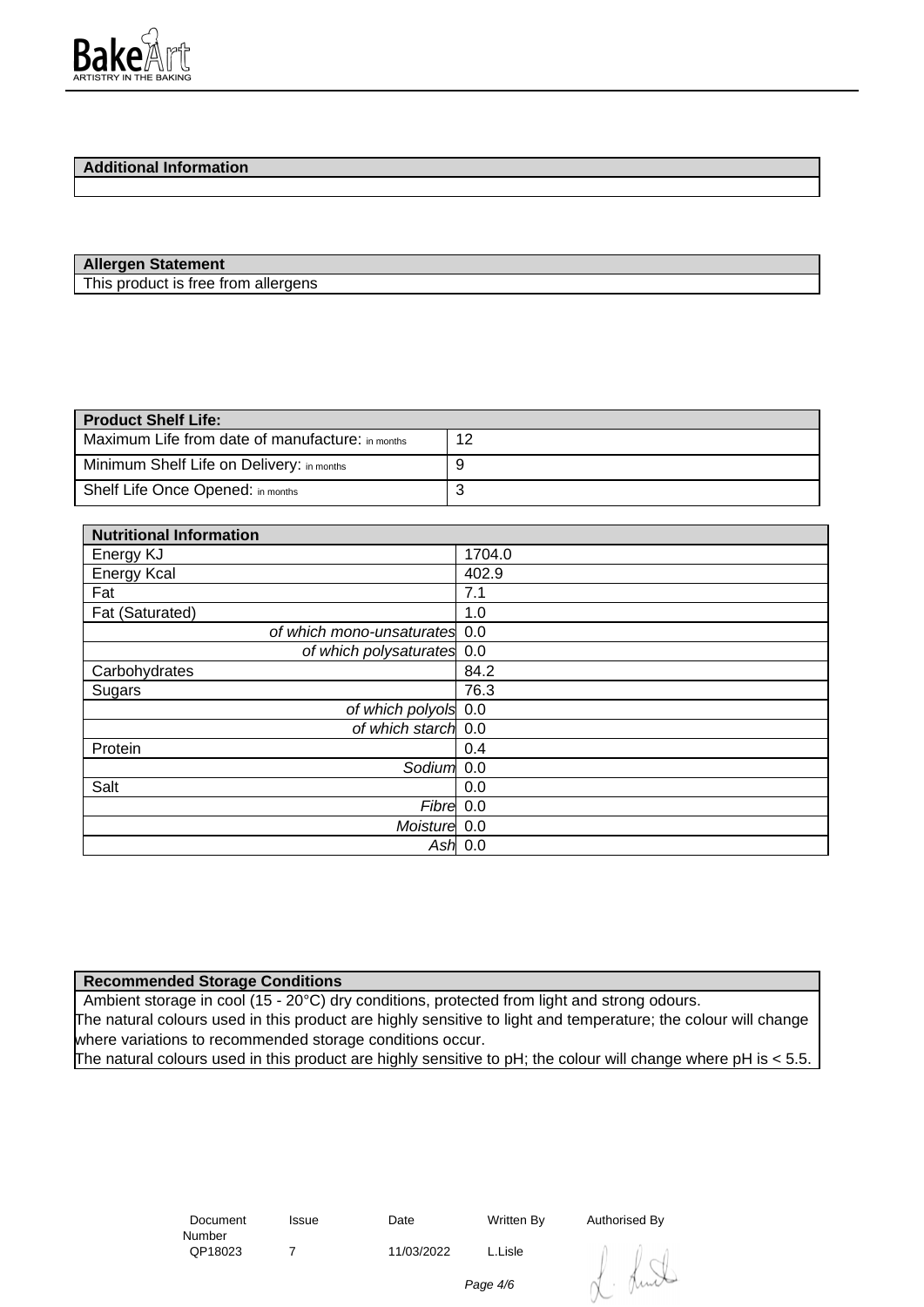

| Packaging                |                 |                         |       |        |         |              |
|--------------------------|-----------------|-------------------------|-------|--------|---------|--------------|
|                          | <b>Material</b> | <b>Size</b>             | Guage | Weight | Qty per | Total weight |
| <b>Component</b>         |                 |                         |       |        | back    | per pack     |
| Blue plastic   Polythene |                 | 419 x                   |       | 31.4g  |         | 62.8g        |
| bags                     |                 | 686mm                   |       |        |         |              |
| Sprinkle                 | Cardboard       | $325 \times 225 \times$ |       | 269.1  |         | 269.1g       |
| Box                      |                 | l135mm                  |       |        |         |              |

| <b>Pallet Configuration</b> |                               |                               |                            |
|-----------------------------|-------------------------------|-------------------------------|----------------------------|
| No Of SRD/Cases per         | No Of Cases per layer         | Number of layers per          | <b>Total SRD/Cases per</b> |
| <b>Shipper</b>              |                               | pallet                        | pallet                     |
|                             | 14                            | 8                             | 112                        |
| <b>Pallet Type</b>          | <b>Pallet Weight (Max 1.1</b> | <b>Pallet Height (Max 1.5</b> |                            |
|                             | tonne)                        | metres)                       |                            |
| 4 Way                       |                               |                               |                            |
|                             |                               |                               |                            |

| <b>Palm Oil Percentage</b>                  |      |
|---------------------------------------------|------|
| Total Palm Oil (%)                          | 6.38 |
| Total Palm Kernel (%)                       | .13  |
| Total Palm Oil & Palm Kernel in product (%) | 7.51 |

| <b>M&amp;S Approved Sites</b> |  |
|-------------------------------|--|
| Supplier                      |  |
| Supplier Code                 |  |
| <b>Manufacturing Site</b>     |  |

| <b>Free From:</b>           |     |                           |     |
|-----------------------------|-----|---------------------------|-----|
| <b>Artificial Colours</b>   | Yes | Artificial Flavours       | Yes |
| <b>Artificial Sweetners</b> | Yes | Preservatives             | No  |
| MonoSodiumGlutamate         | Yes | <b>Modified Organisms</b> | Yes |
| Irradiated Ingredients      | Yes | <b>Hydrogenated Fats</b>  | Yes |

| <b>Suitable For:</b> |                           |                      |                                  |
|----------------------|---------------------------|----------------------|----------------------------------|
| Nut/Seed Allergy     | Yes                       | Lacto-Ovo Vegetarian | Yes                              |
| <b>Sufferers</b>     |                           |                      |                                  |
| Lactose Intolerance  | Yes                       | Vegetarians          | Yes                              |
| Coeliacs             | Yes                       | Vegans               | Yes                              |
| Kosher               | Yes without Certification | Halal                | <b>Yes without Certification</b> |

| <b>Tariff Code</b>     |  |
|------------------------|--|
| 9991<br>90<br>ገ4<br>◡᠇ |  |

 Document Number<br>QP18023

7 11/03/2022 L.Lisle

Issue Date Written By Authorised By

. Luit

Page 5/6